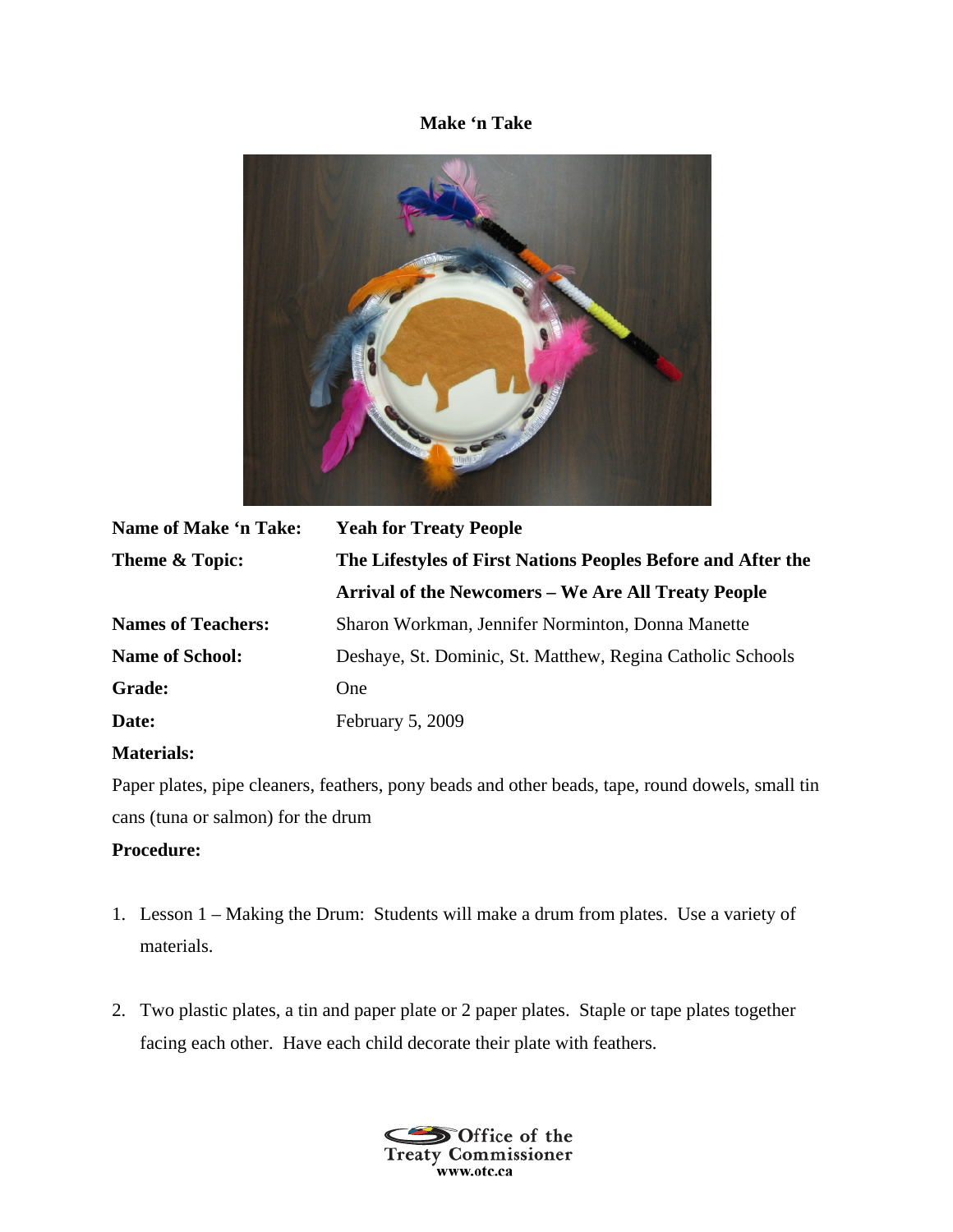- 3. \*Beads or other materials. Make the drumsticks with round dowels and decorate each one with the colors or the circle using pipe cleaners twisted around in red, yellow. (\*Also on the paper plate a stencil can be used of the buffalo, turtle, tips, arrow, etc.).
- 4. Blue and white; add feathers to the drumsticks.
- 5. Lesson  $2$  The students will learn the chant (song) which is a revision of Appendix  $2 -$  "We Are Treaty People".
- 6. Yeah for Treaty People (Sung to the tune of "Are You Sleeping?").

**We are Treaty People We are Treaty People Of the Earth Of the Earth Every boy and girl Every boy and girl While rivers flow And the sun shines And the grass will grow. Until the end of time.** 

**Yell out: The Promises of the Treaties Are Yours and Mine, Yeah!** 

Once the words are mastered, the students will use their drums from Lesson 1 and tap the beat with their drumsticks.